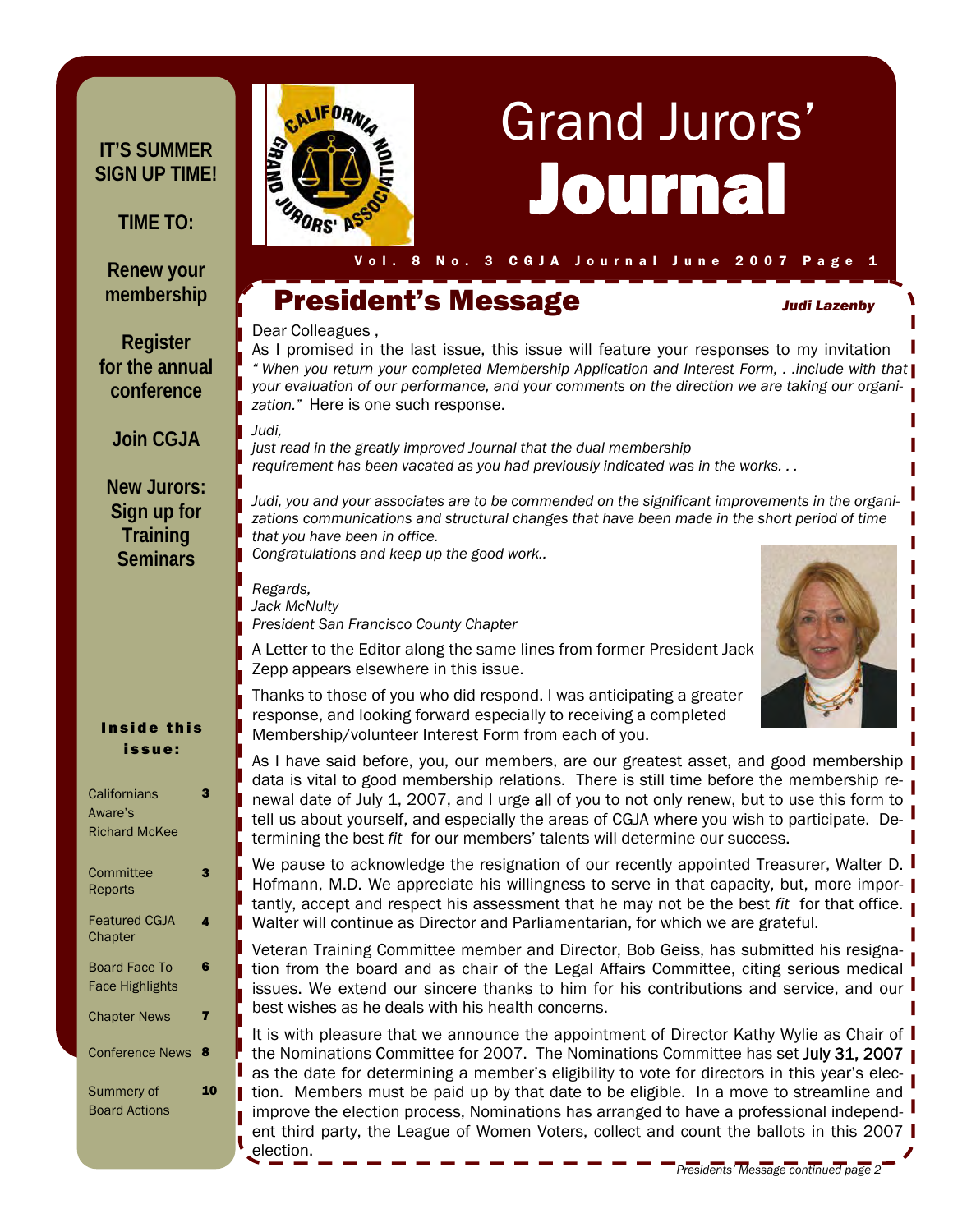**MEET DIRECTOR** Kathy **Wiley** 

**Recently appointed 2007 Nominations Committee Chair** 

**Kathy served on the 2003/04 Mendocino County Grand Jury and Foreman to the 2004/05 Grand Jury.** 

**Kathy resides in the beautiful tiny rural town of Albion in Mendocino County. She is a Computer Applications instructor at Mendocino High School teaching classes in Desktop Publishing, Graphics & Animation, Business and Career Exploration.** 

**She attended Cal Poly, SLO, majoring in Biology. She continues to hold a California Real Estate Broker's License, and she is very active in the local Mendocino community, most recently elected as President of the Mendocino County Schools Employee's Union. In addition, she currently enrolled in Dominican College, working to complete a BA in Planning & Strategic Management.** 

**Kathy lives with her son Wyatt, a soon to be high school senior, and her husband Dave, a Safety Program consultant for Pacific Gas & Electric. Her hobbies include riding her quadrunner, downhill snow skiing, knitting and crocheting, and of course, her first love computers!** 

*Presidents' Message continued from page 1* 

CGJA members in two counties have expressed interest in forming chapters this month. My focus for the month of June will be working closely with them as well as our existing chapters to design mutually beneficial post dual membership policy.

Please make note that July 1, 2007 is the deadline to renew your membership. I am still waiting for your comments, and we want hear from any of you desirous to serve on the CGJA Board of Directors, and those with a financial background and experience interested in serving as Treasurer.

Best regards, Judi

> **Its time to renew our annual CJGA membership**

**When you renew your membership think about volunteering in CGJA** 

**There are all kinds of positions available that you will find to be an interesting and rewarding experience and CGJA will welcome your expertise** 

**Please renew your membership or become a member today** 

**Pass the application around to friends who currently do not receive the**  *Journal***, Thank you** 

#### Letter to the Editor

**Editor** Grand Jurors' Journal

Sir:

Congratulations to President Lazenby and all who assist in the leadership of CGJA. The latest (April 2007) issue of the Journal reflects great strides in re-focusing CGJA on its core mission and progress in various areas that will enable the Association better to fulfill that mission. Whether it's a better website, better forms, more focus on communication, revised Chapter policies and membership rules or increased public relations, the activities reflected in the Journal promise a better Association and one re-focused outwardly, not inwardly. That is a great step and deserves great praise.

Sincerely, Jack Zepp

#### Training Committee 2007

*By Lew Avera, Chair* 

Fifteen trainers led by Duane Mason and assisted by Lew Avera and Ron Miguel met in Sacramento on May 10 and 11 for a very productive workshop.

The seven new instructors were oriented on training committee policies and procedures and all present were able to observe core subject presentations and make helpful suggestions to polish and improve the current training curriculum.

#### 2007 Schedule for Training Seminars

| July 22              |  |  |  |
|----------------------|--|--|--|
| Foreperson Workshop, |  |  |  |
| Sacramento           |  |  |  |
| <b>July 26-27</b>    |  |  |  |
| Redding              |  |  |  |
| <b>July 30-31</b>    |  |  |  |
| Bay area             |  |  |  |
|                      |  |  |  |
| August 2-3           |  |  |  |
| <b>Visalia</b>       |  |  |  |
|                      |  |  |  |

A one-day report writing seminar to be held in November is in the planning stages and the date and location will be announced in the near future.

The CGJA website has been updated and contains a link to training information where you will find an overview of the training content, registration forms, specific facts about accommodations at each training location, and contact data, among other items.

J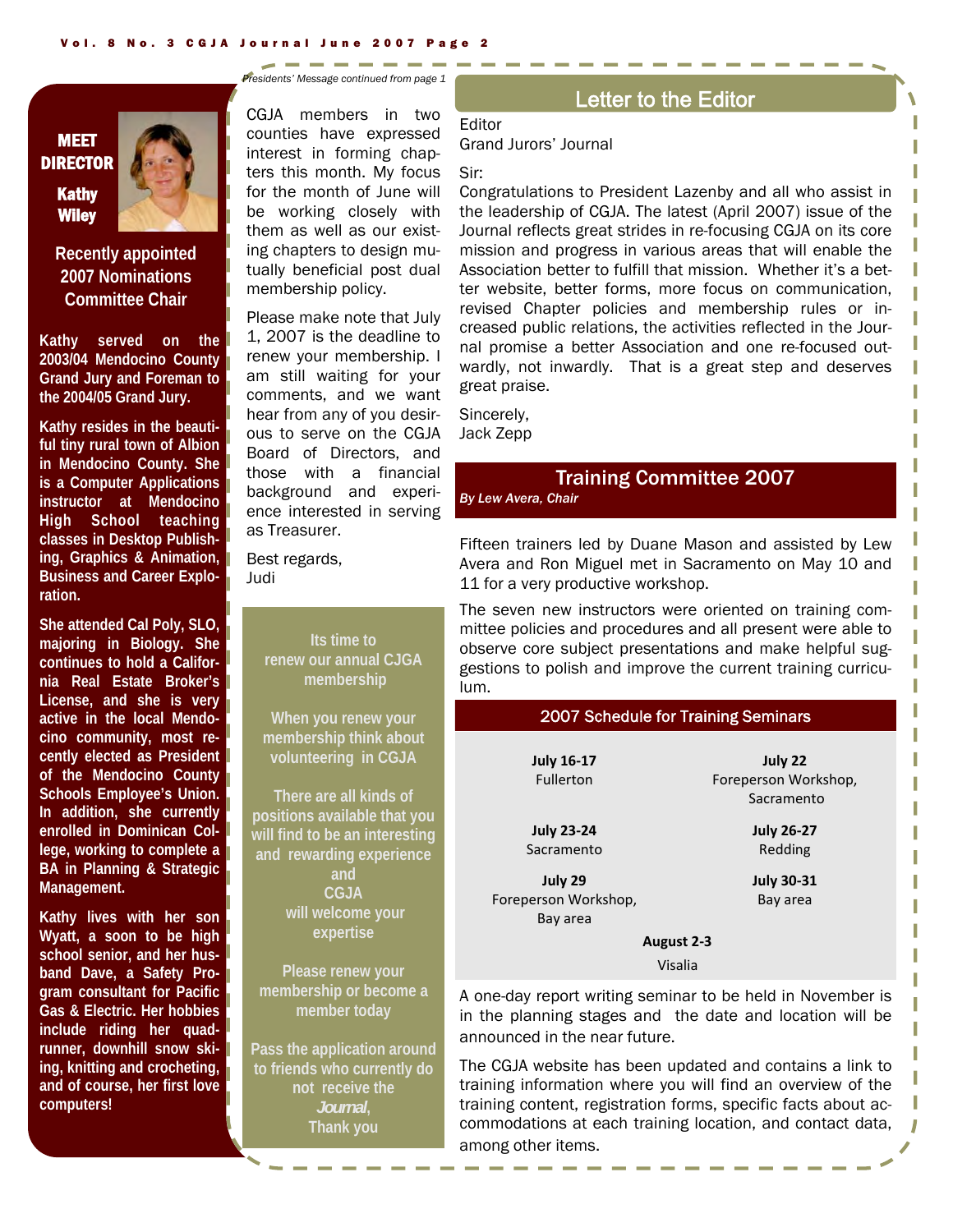#### Californians Aware's Rich McKee Speaks to Board



At a dinner meeting held in conjunction with the Board of Directors face-toface meeting in Sacramento on May 11, Rich McKee, Immediate Past Presi-

dent of *Californians Aware,* spoke to the Board members and their guests.

*Californians Aware* is a relatively new non-profit organization whose primary goal is to assure open government through enforcement of the Brown Act and the Public Records Act, and free expression for citizen activists, government officials and employees, journalists and whistleblowers. McKee has been very successful in suing local government bodies for violation of the Brown Act in particular. He described many egregious violations and his effort to successfully sue *in propria persona*, which means representing oneself. McKee is not an attorney.

The main point of McKee's talk was that suing a government body is sometimes the most effective way to correct Brown Act violations because other challenges usually just result in the body doing over in public what it decided in illegal closed session.

Grand Juries should be aware of this when they may be seeking redress of Brown Act violations. We agreed that our two organizations have much in common and further agreed to link each others' website. To learn more about *Californians Aware*, visit www.calaware.org

McKee was accompanied to the meeting by *Californians Aware* Executive Director Emily Francke, General Counsel Terry Francke and his wife, Muffy.

The Board is appreciative of McKee's talk. We look forward to possible cooperative efforts.

#### Public Relations Committee Report

*By Jerry Lewi, Chair* cgjaprguy@roadrunner.com

I am pleased to report that our committee has garnered two new members, Sandra Parker (San Luis



Obispo) and Bill Rose (San Diego). Both have comparable responsibilities in their local Past Grand Juror Associations. They will help our committee

toward our goal of state-wide outreach. We welcome both to our committee.

As you will see elsewhere in this issue, we have started a practice of highlighting one chapter per issue (or at least most issues). The purpose of this practice is to provide greater knowledge of what chapters are doing, their projects, their relation with the state association and information that would be helpful to other chapters. Another potential benefit will be to encourage groups in other counties to form new chapters.

Another fine example of a recruiting video has come to our attention from San Diego County. We are looking for a way to make this available, hopefully on line, for others to see.

In the last issue, I reported that I had been asked to help develop a course offered by the Santa Barbara Grand Jury to recruit volunteers for the new Grand Jury. Shortly before the course was to be offered, I was asked to present the

material I had offered, which I gladly did twice. I was pleasantly surprised by the turn out – about 12 to 15 each time including on a beautiful Southern California Saturday morning. The questions were very intelligent and several "students" hinted they might volunteer. One attendee, a former CGJA member decided on the spot to rejoin CGJA! When I see the Santa Barbara Grand Jurors at the training seminars, I will find out if any familiar faces are there.

Please go to our website and look at the new page on documenting effective grand jury reports by clicking on the tab *Grand Jury Achievement*. This is the next step on the process that we have been reporting on in recent Journals. We need help from all members, chapters, independent associations and grand juries. We look forward to your inputs.

#### 2007 Nominating Committee *By Kathy Wylie, Chair*

On behalf of the Board of Directors, the Nominations Committee would like to extend their congratulations to all of the 1,100+ County Grand Jurors who have served their counties this past year. You have helped preserve the County Grand Jury system, which was initiated by our founding fathers and preserved in our Constitution. We know you have made unselfish sacrifices of your time and your skills in serving the thousands of citizens in your counties. Some of you will be held over to serve another year but for most of you, your work as a Grand Juror is done.

#### What happens now?

The CGJA Board of Directors would like to extend an invitation for you to participate as a member of our state association and offer to be a State Director. You have learned more about County and City gov-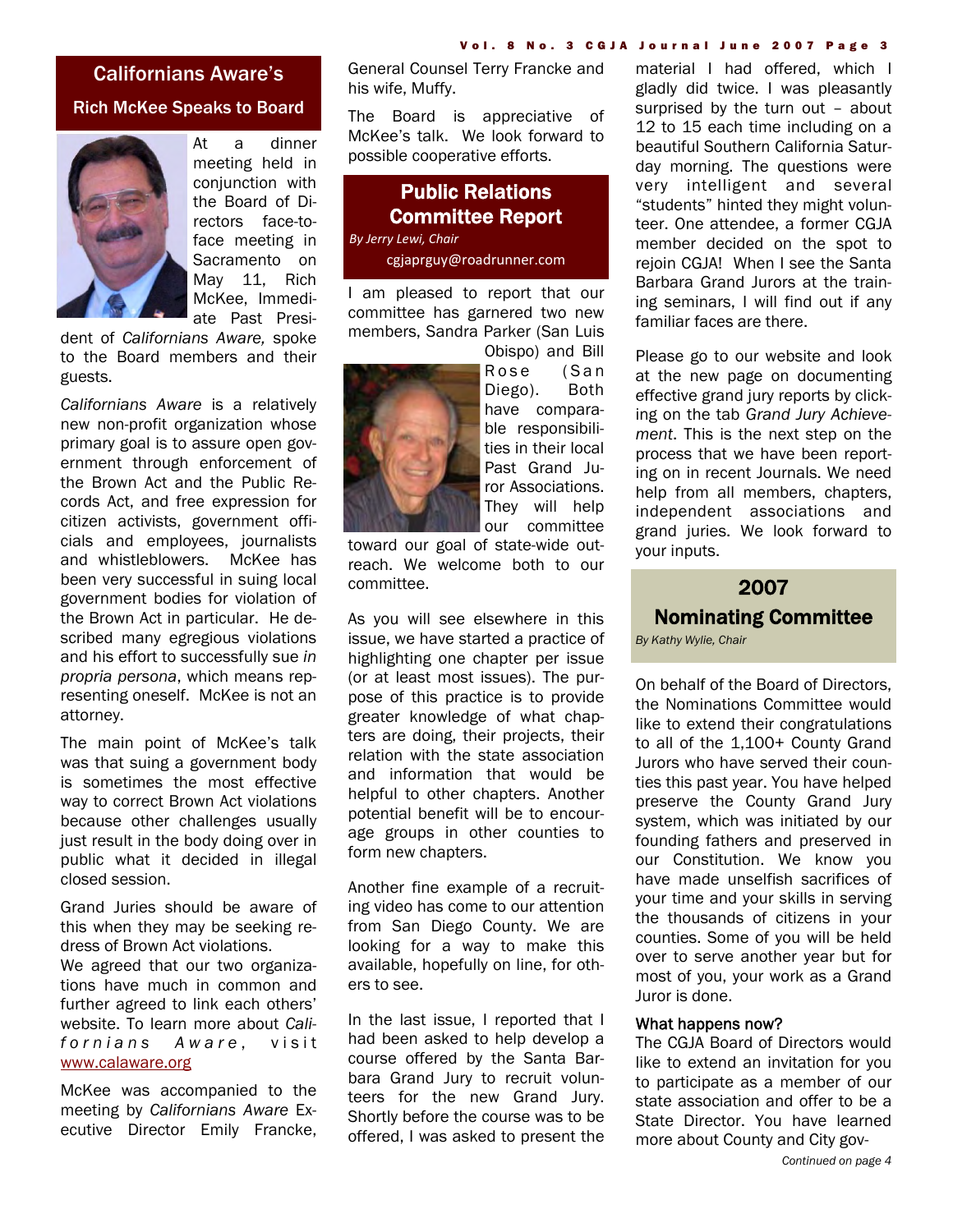#### Vol. 8 No. 3 CGJA Journal June 2007 Page 4

#### *Continued from page 3*

ernment than you had ever anticipated. The CGJA can help you put your newfound skills to great use in service of the state association.

The time commitment for CGJA Directors is usually at most, only a few hours each month. Committee meetings are held via teleconference and directors may share their expertise on any of the standing Association committees (Finance, Operations, Membership, Legal Affairs, Training, and Public Relations) or may volunteer to perform special tasks as the need arises.

If you would like to nominate yourself, or someone else you feel would qualified and willing to serve, please forward your information to me, or any of my fellow directors in your local area. The nominations period is now open, and closes on July 31, 2007 – the last day to become a member in good-standing with the California Grand Jury Association. Elections will be held in September and results will be announced at the annual CGJA conference in October. Please see our website for a downloadable Membership Application.

And, a special request to Grand Jury Foremen: please help pass this information along to your jury members too. We look forward to hearing from you!

#### Who's Minding the Store?

I

#### *By Jerry Lewi, Editor*

As I have been dealing with a number of different activities, such as chairing the Grand Jury Achievement Working Group and participating in my local Ventura County support group assisting the court in recruiting, selecting and training the new grand jury, a thought came mind which is: Who is responsible for monitoring the effectiveness of grand juries? This important question needs to be addressed at both the local and statewide levels.

Here are some of my thoughts. Yours are welcome.

Candidates for this role at the local level could be:

The Grand Jury. We encourage grand juries to monitor the responses from their predecessor and that would be an independent review. But for the grand jury itself to measure its own effectiveness would seem to be not a good idea. Conversely, if a grand jury is tracking responses and implementation of prior juries in their county and doing it objectively, then that could be considered an independent review. However, since grand juries decide what they will do and not do, that cannot be counted on reliably.

The Court. Not clear that the courts consider this their responsibility. They may wish to be independent of the grand juries.

The Press. Certainly they report on grand jury reports and responses, and occasionally offer an assessment, but not very official.

The Public. In the final analysis the public may be the only true evaluator, but too often the public doesn't know a lot about grand juries. So this puts more emphasis on CGJA's mission to educate the public.

On a state-wide basis, candidates could include:

The Legislature. Mostly we see efforts by some legislators to reduce the role of the grand jury, so they may not be impartial

The Judicial Council. Shows lack of interest in the grand jury system, although they have produced a manual for grand juries.

CGJA. We try to do our part, but we are not an official voice.

The Press and the Public. Same observations as under local level.

#### **CHAPTERS OF THE CALIFORNIA GRAND JURORS' ASSOCIATION**

*By Editor, Jerry Lewi* 

*This is a first of a series that will highlight our chapters. We have picked San Francisco to be first in order to acknowledge that San Francisco will be the site of our annual conference this October.* 

The San Francisco Chapter is one of our newest, having been formed five years ago, by the initiative of several members of the 2001-02 jury. Chapter member have made many contributions to the association including the following: Chapter President Jack McNulty served as Chair of the Financial Review Committee last year, Serena Bardell has been a Director since 2003 and is currently Chair of Operations and Chair of the aforementioned Annual Conference, Bill Bowen has served with distinction of two consecutive Nominating Committees and Ron Miguel has been a trainer for eleven years and is the most recent winner of the annual Angelo Rolando Award for outstanding service to the association.

*Continued on page 5* When I visited the chapter as President in 2005, I was impressed with the energy in this group and learned a little about them and the San Francisco Grand Jury. For example, that jury holds its regular full panel meetings in the evening to encourage working people to participate. I had never heard of this before and have since learned there are grand juries in other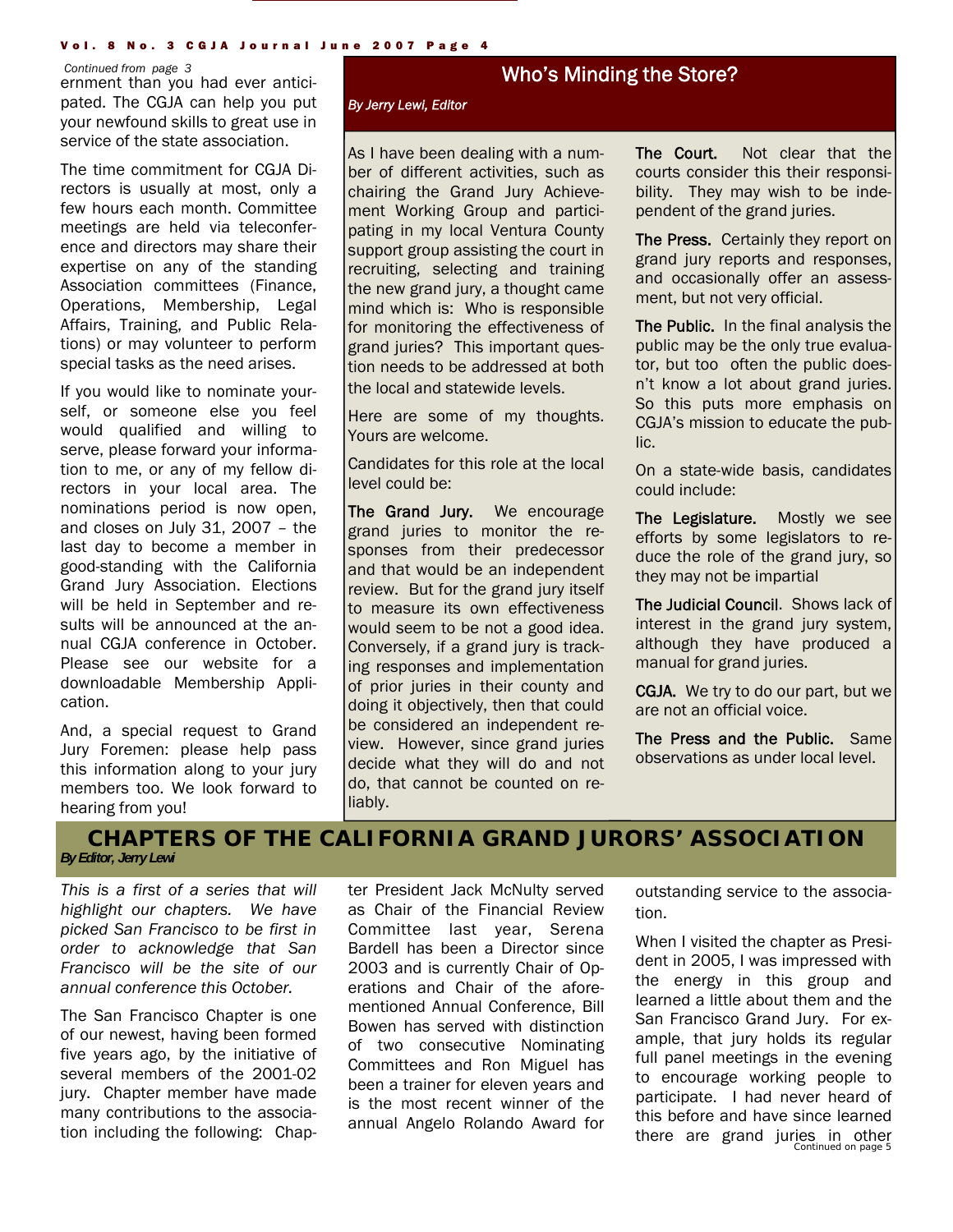counties that do this – why not??

To learn more about this chapter, I posed the following questions to Jack McNulty. The chapter offered the following:

#### How did your chapter come into existence?

A. A group of former jurors got together largely as a result of the then-mayor of San Francisco's antipathy to the jury and his characterization of the system as wasting most of the year learning the basics about San Francisco government – which does have its idiosyncrasies. The issue was how to bring continuity in terms of subject matter and relationships when virtually the entire jury changes each year. We received help from the state organization in terms of bylaws and access to what other chapters were doing. After discussion, we felt that being part of the state organization brought the best chance for dialogue about how others did things while supporting the CGJA's role in training and legislative liaison when needed.

#### What is your current membership?

A We have about 20 dues-paying members and another ten or so who participate on occasion. Ironically, we have not focused much on our membership but rather have devoted our efforts toward the jury itself, i.e., outreach, selection and training efforts.

#### As you know, I am aware of your work in interviewing grand jury applicants. Do you believe that has been helpful to the court?

A . We are just completing our third year of interviewing applicants and recommending qualified jurors and potential forepersons to a panel of judges. This is helpful in several regards:

During the interviews we are able to answer questions and to stress the amount of work required and the collaborative style of the jury. As a result, several applicants withdrew rather than resigning at a later point.

We can identify truly outstanding candidates and a few who could not make a contribution.

All of our interview panels, not just those who have been a foreperson, are able to identify people with the right experience and management style to be an effective foreperson. We then recommend that the judges interview those we have identified as being potential forepersons.

The presiding judge and the judges committee responsible for the grand jury have been very supportive of our activities.

#### What are some other projects, both current and future?

A. Our outreach / recruiting effort is evolving in an effort to attract highly qualified candidates with a good representation of the diversity in the City. This year we upgraded our recruiting tools with a brochure and a video, made a number of presentations to community organizations, and reached out to friends and former grand jurors for recommendations. The trick is, over time, to develop a network of relationships with community leaders and media that can be nurtured by the chapter.

We have also been developing a local training program, which complements the state association's efforts. This includes a local manual, discussion of local government organization, opportunities for continuity on past reports, and "best practices" for management of the jury.

In the last journal, Bill Bowen provided an article on achievements of the San Francisco Grand Jury. Are there others you can describe?

A. Over the course of a few years we would point to the adoption of recommendations in schools for at risk students, juvenile probation, and many other areas. However, the big achievement has been to be an active part of the civic dialogue on subjects such as emergency preparedness and favoritism in the building inspection department. We have fostered progress, but they remain works in process. Most of the reports deal with efficiency and effectiveness, but from time to time, there is a whiff of scandal.

#### San Francisco is unique as the state's only City/County. What unique problems or opportunities does this provide the grand jury?

A. While there is a lot going on in San Francisco, it is much simpler to have only one legislative, executive, and judicial branch to deal with. Particularly, the Controller – who is a close ally – has all of the data. We have a good relationship with the mayor and the president of the Board of Supervisors and don't have to figure out numerous city governments within the county. Also, all of the jury members feel that they are citizens of the entire jurisdiction and do not get tied up with more local issues.

#### Do you have any recommendations of how to enhance associationchapter relations?

A. The key is to remain focused on delivering support to our clients – the grand juries. If the state organization – or a chapter for that matter - becomes more consumed by political infighting, there is much less desire to participate.

a shekarar 1980 a shekarar 1980 a tsara tsara tsara 1980.<br>Matuki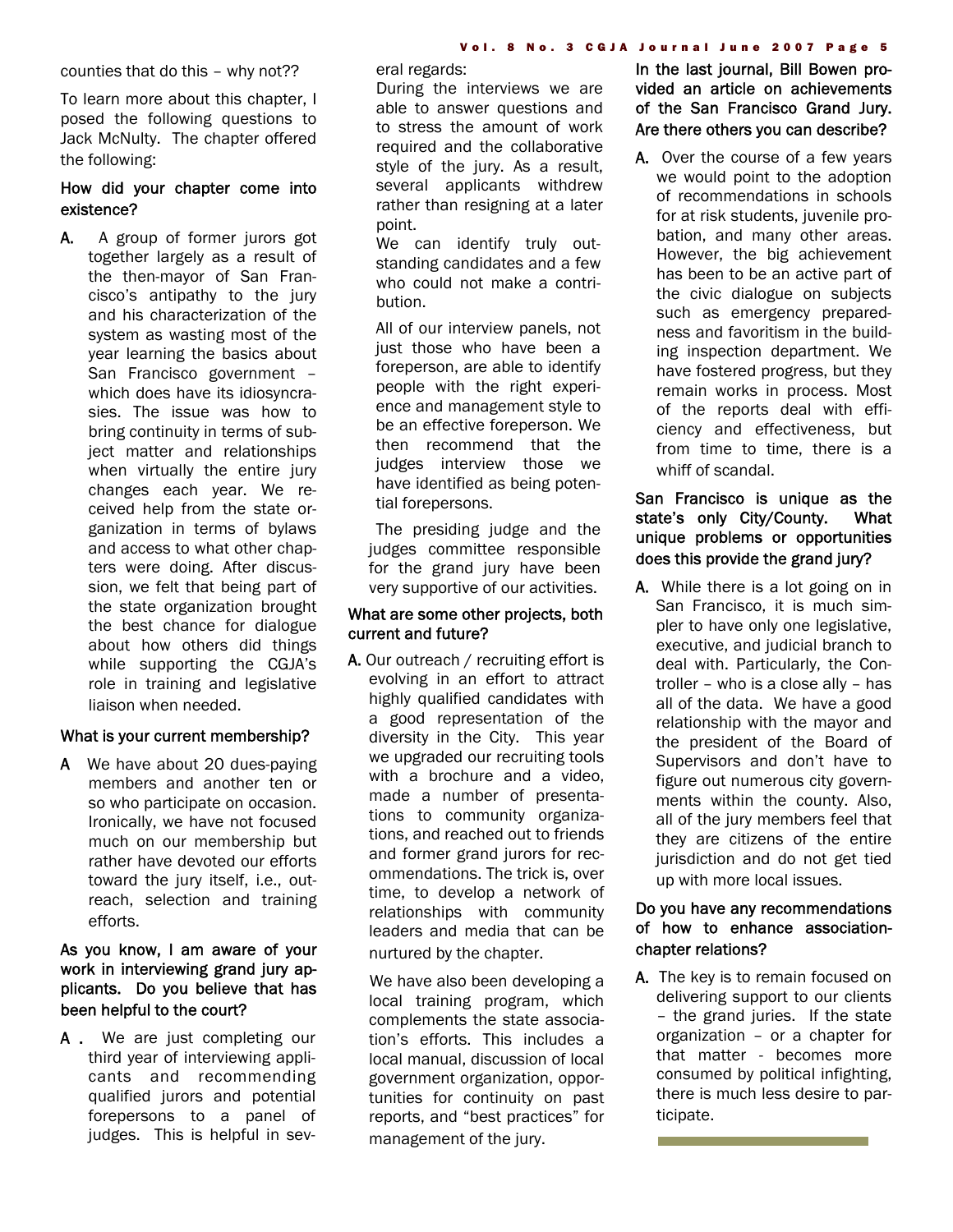#### Vol. 8 No. 3 CGJA Journal June 2007 Page 6

#### Board

#### Face to Face Meeting

On May 11 and 12, the Board of Directors held a rare face-to-face meeting in Sacramento. The Board has always regretted not having more opportunities to meet in person as a means of strengthening the interpersonal relations that are difficult to do via email and telephone conference calls. 16 of 17 Board members attended at their own expense demonstrating the eagerness with which we welcomed this opportunity.

There were two sessions: One afternoon and one the following morning giving eight hours of meeting time. All but the final hour were conducted in "retreat" mode which allows a freer form of discussion with the desired results being a consensus. Any formal action is then to be completed at a formal meeting. The last hour was a formal board meeting, the results of which are described elsewhere in this issue.

Directors' Ray Hoffman (seated) and Walter Hofmann They call themselves "The Hof(f)man(n) Brothers"

The retreat portion opened with a presentation by Ron Miguel, a longtime member, former Board member and winner of last year's Angelo Rolando Award. Ron has a great deal of experience with many non-profit boards

and offered these comments: A director should:

- Read the bylaws
- Have a copy of Roberts Rules
- Know the Articles of Incorporation
- Understand the mission, culture, and your role on the Board
- Participate, familiarize yourself with chapters in your region
- Understand that it takes a collaborative effort to get things done
- Help to keep policies consistent

• Support Board decisions even if among the minority vote of an issue

Avoid risk to  $501(c)(3)$ status

A Question and Answer period followed with these highlights:

#### What can CGJA do better?

Push for better education in schools—down to middle school.

How do we foster harmony after a decision is made? No gloating on the prevailing side; work collaboratively.

#### Is it possible to approach the disgruntled person?

Ask them what they would like to see done; force them to think, force them to do something constructive.

#### Other topics included:

• Discussion of applicable sections of California Corporation



Joann Landi and Husband Rich at the Face to Face Dinner

Code for non-profit organizations.

- Recommendation to establish various email lists for communication to and from members. This will be reported on at a later date.
- Dissemination of significant grand jury reports, by any county
- Discussion of recent IRS letter regarding late filing of tax returns
- Report of Training Conference (see separate story)
- Report from Annual Conference committee (see separate story)
- Report from Membership Relations Committee
- Discussion of possible approaches to applying for grants
- Status of Grand Jury Achievement Working Group

We on the Board feel this meeting was extremely productive. We dealt with organizational as well as mission-oriented issues and look forward to future such meetings.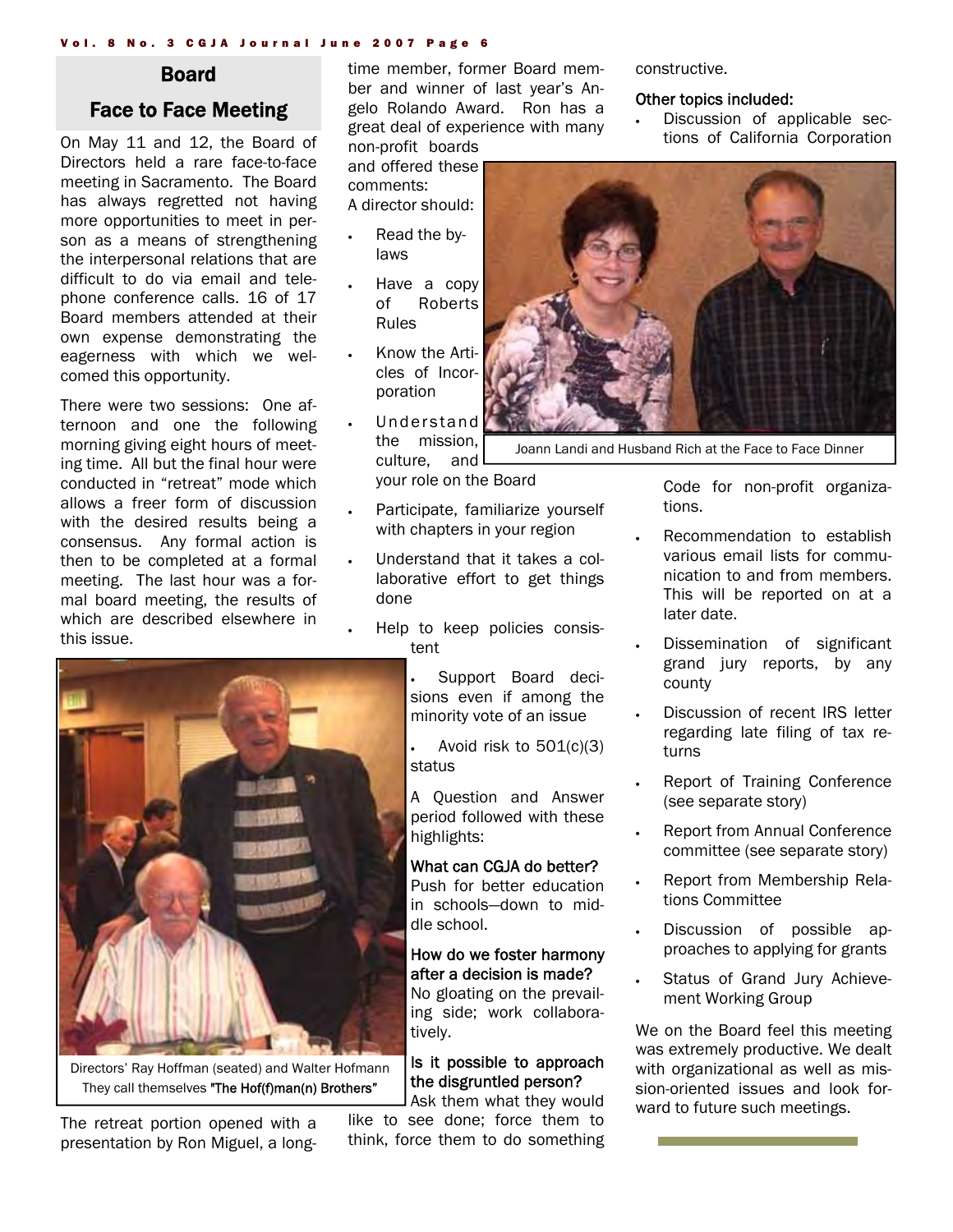#### CGJA Chapter News

#### MARIN CHAPTER GRAND JUROR REUNION

*By Betty Mattea, President* 

The 2nd Annual Marin Chapter Grand Jury Reunion was held May 9, 2007 at the McInnis Park – The Club.

We had 56 former and current jurors who signed up to attend. Further, we had two guests: Judi Lazenby, CGJA president and Brad Breithaupt of the Marin *Independent Journal*, who was our guest speaker.

We arranged a floral prize for the person who served on the earliest jury and this year it was Al Lozano from the 1981 jury.

CGJA President, Judi Lazenby, brought greetings from CGJA and thanked Marin members for their years of service and consistent contributions to the state organization.

The lunch itself was well re-



**Betty Mattea introducing Judi Lazenby who brought greetings from the CGJA and thanked Marin members for their years of service and consistent contributions to the state organization.** L-R Brad Breithaupt, Betty Mattea, Judi Lazenby

were made about our general appreciation of the IJ coverage of the reports. Brad commented that, in general, he thought the Grand Jury was a valuable county asset – even when we



Betty Mettea with guest speaker Brad Breithaupt

ceived. The food service by The Club was efficient and fairly noiseless, always to be appreciated when there is a speaker to be heard.

Next was the presentation by Brad Breithaupt. Comments

were wrong! He went on to point out the many times we were right. He had obviously res e a r c h e d many of our past reports, as he made specific comments on some of them. He stressed the impor-

tance of report continuity, a subject always at the top of any discussion amongst former jurors.

After Brad's presentation, we had a drawing for a prize from amongst those who had joined or renewed membership in the chapter and/or the state organization. The winner was Ms Kay Antongiovanni from the 2002- 2003 jury, who renewed to both organizations.

Perhaps the most important result of this reunion was the opportunity the participants had to meet and greet colleagues they may not have seen for a long time. I noticed several groups of participants comparing notes of their jury days. A couple of them had even brought newspaper articles about their reports and one brought the group photo from his jury and would show it to various other jurors, especially if they were in the picture!

By 2:00 PM, all participants had cleared the dining room. Many compliments were given and an almost equal number of "thankyou's" were received. My editorial comment is that it was an exceedingly successful reunion.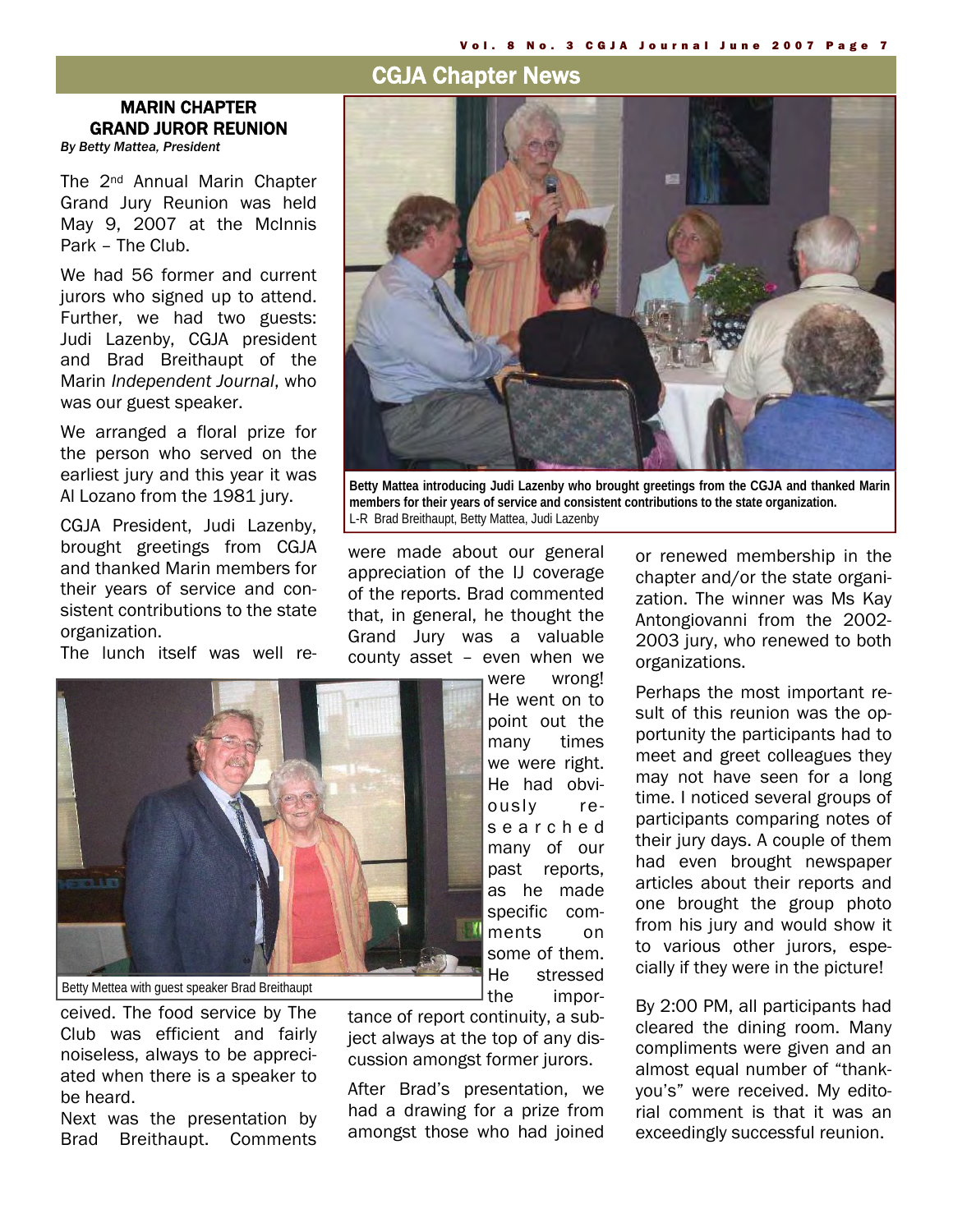#### 2007 CGJA ANNUAL CONFERENCE OCTOBER 24 & 25, 2007 HOTEL WHITCOMB, 1231 MARKET STREET. SAN FRANCISCO, CA 94103 PHONE: 1-800.-227-4747

#### *By Serena Bardell, Conference Chair*

The '07 Annual Conference Committee is pleased to announce that Hon. David Ballati, former regular grand juror and current Presiding Judge of San Francisco's Superior Court, has accepted an invitation to participate in the October conference.

San Francisco Bay Area radio listeners will be familiar with longtime KCBS SF City Hall reporter, Barbara Taylor, who welcomed the opportunity to participate in the Wednesday afternoon media panel and share many thoughts she has had over the years about the grand jury. At her suggestion, the committee has decided to include grand jurors on the panel. The San Francisco Chronicle has promised a reporter. Other reporters have expressed interest in participating but wish to confirm later on.

Regardless of any "marquee" names, the real stars of this year's conference are you, current and former grand jurors. Your committee is planning sessions that will depend for their success on contributions by members from and up and down the state. One such panel, to be chaired by former CGJA president Jerry Lewi, will include brief résumés of grand jury reports—recent or not—that led to positive change. Another will be dedicated to interaction between members and CGJA. Please consider joining in to describe how CGJA helped you find "life after the grand jury," whether through working on one of the Association's committees such as Training, forming a local chapter or association, or supporting some other grand jury-oriented activity. Many of you have a story to contribute; don't be shy! Please contact the committee chair to make known your willing-

#### ness to be a part of the program.

Other opportunities for members to make their voices heard include two O&A sessions-- one on general CGJA matters, another on grand jury issues--and reports from county grand jury chapters and associations.

All the traditional features attendees expect will, of course, play a



prominent role: Awards for Excellence in Reporting to both a grand jury and a news media report, the Angelo Rolando Award, reports from the Board of Directors and committee chairs, and announcement of election results.

Please plan to register early. It will greatly help the '07 AC Committee make this a great conference. Don't forget: The great hotel rates expire October 3, but room cancellations are permitted up to 24 hours before reservation date.

Remember too that there is a Bay Area Rapid Transit (BART) station directly outside the hotel and secure parking adjacent to rear entrance (\$19/day). One can access BART from both Oakland and San Francisco airports. BART to San Francisco International Airport (SFO) BART to Oakland International Airport (OAK). Watch your email, this space, and conference.cgja.org (new web address) for the latest news on the conference program and things to do in the city.

PLEASE NOTE: THE SPECIAL CGJA RATE OF \$99/SINGLE OR DOUBLE, \$119/TRIPLE IS AVAILABLE ONLY BY CONTACTING THE HOTEL DI-RECTLY; NOT ON THE HOTEL WEB SITE (The AC Committee recommends you reserve by phone or USPS rather than email for greater security.)

Here are additions to the previous list of cultural events that will be taking place the week of the Annual Conference (ticket prices listed for your convenience when they are available).

San Francisco Performances (http://www.performances.org) presents the following October events at Civic Center's Herbst Theatre:

Sat 20 11am Luciana Souza (Family Matinee) \$18 Adult; \$10 Child

Sat 20 8pm Kazuhito Yamashita (Guitar) \$42/\$30

Berkeley Rep (berkeleyrep.org): 10/21-10/27 (except 10/22), various times, "After the Quake"; ticket prices \$45-\$61, depending on day; single tickets go on sale sometime in August (BART stop close to theatre)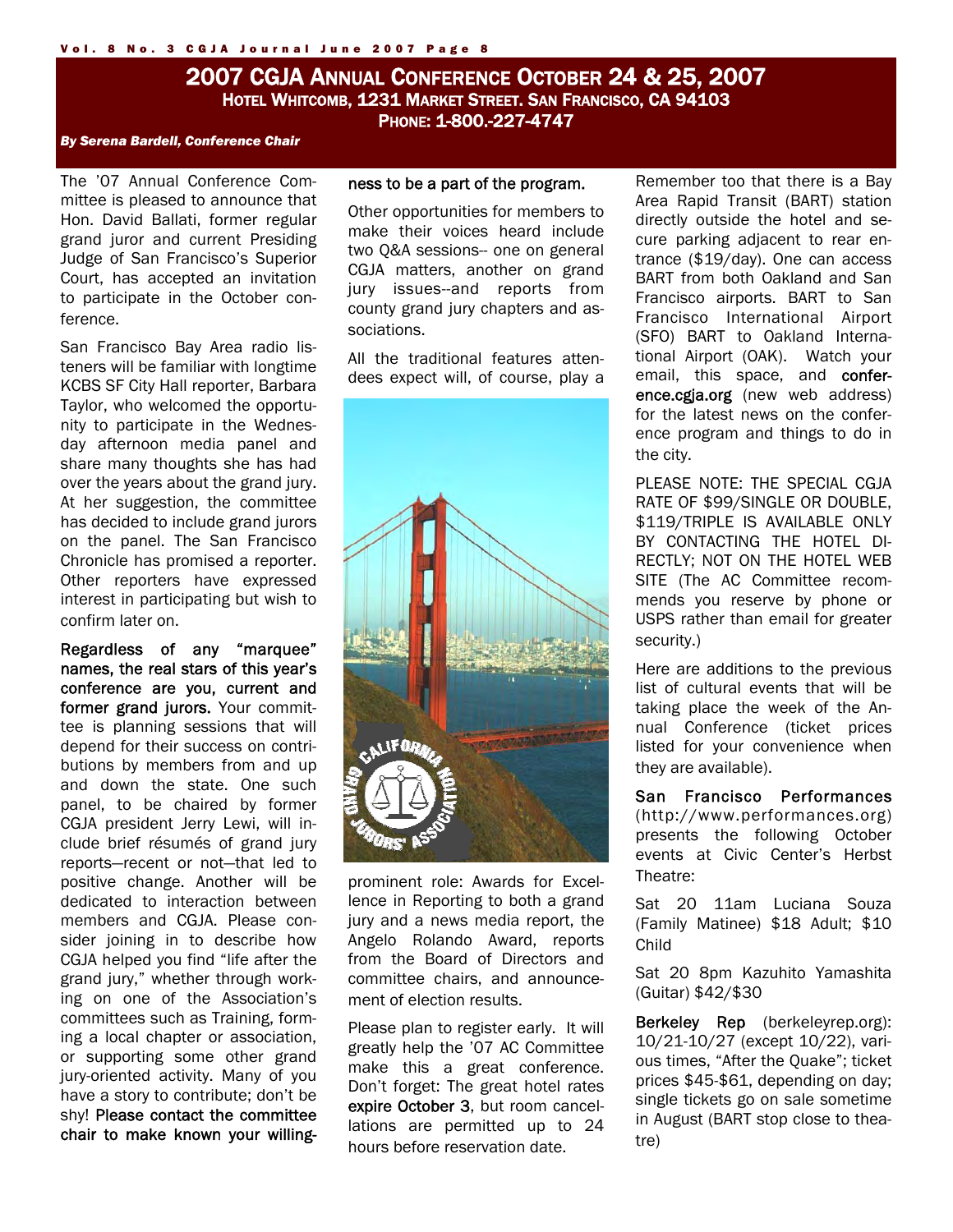### Finance Committee Report

#### **California Grand Jurors' Association Balance Sheet**

**As of December 31, 2006**

|                                                                         | <b>Total</b>          |                            |              |  |
|-------------------------------------------------------------------------|-----------------------|----------------------------|--------------|--|
|                                                                         | As of Dec 31,<br>2006 | As of Dec 31.<br>2005 (PY) | \$ Change    |  |
| <b>ASSETS</b>                                                           |                       |                            |              |  |
| <b>Current Assets</b>                                                   |                       |                            |              |  |
| <b>Bank Accounts</b>                                                    |                       |                            |              |  |
| Checking                                                                | 24,728.75             | 1,728.91                   | 22,999.84    |  |
| <b>Savings</b>                                                          | 135.03                | 0.00                       | 135.03       |  |
| <b>Unrestricted CD</b>                                                  | 0.00                  | 12,414.01                  | $-12,414.01$ |  |
| <b>Restricted funds</b>                                                 |                       |                            |              |  |
| <b>Cavey Fund</b>                                                       | 1,201.12              | 1,107.13                   | 93.99        |  |
| <b>Price Fund</b>                                                       | 401.84                | 4,838.08                   | -4,436.24    |  |
| <b>Cash in Bank-Restricted-</b><br>Other                                | 0.00                  | $-2,592.36$                | 2,592.36     |  |
| <b>Total Restricted funds</b>                                           | \$1,602.96            | \$3,352.85                 | -\$1,749.89  |  |
| <b>Total Bank Accounts</b>                                              | \$26,466.74           | \$24,201.47                | \$2,265.27   |  |
|                                                                         |                       |                            |              |  |
| <b>Fixed Assets</b>                                                     |                       |                            |              |  |
| <b>Property and Equipment</b>                                           |                       |                            |              |  |
| <b>Equipment</b>                                                        | 6,660.11              | 6,660.11                   | 0.00         |  |
| <b>Accumulated Depreciation</b>                                         | $-3,400.00$           | $-3,400.00$                | 0.00         |  |
| <b>Total Property and Equipment</b>                                     | \$3,260.11            | \$3,260.11                 | \$0.00       |  |
| <b>Total Fixed Assets</b>                                               | \$3,260.11            | \$3,260.11                 | \$0.00       |  |
| <b>TOTAL ASSETS</b>                                                     | \$29,726.85           | \$27,461.58                | \$2,265.27   |  |
| <b>LIABILITIES AND EQUITY</b>                                           |                       |                            |              |  |
| Liabilities                                                             |                       |                            |              |  |
| <b>Current Liabilities</b>                                              |                       |                            |              |  |
| <b>Credit Cards</b>                                                     |                       |                            |              |  |
| <b>Credit Card-President</b>                                            | 0.00                  | 0.00                       | 0.00         |  |
| <b>Credit Card-PRC</b>                                                  | 1,001.00              | 0.00                       | 1,001.00     |  |
| <b>Credit Card-Training</b>                                             | 0.00                  | 0.00                       | 0.00         |  |
| <b>Total Credit Cards</b>                                               | \$1,001.00            | \$0.00                     | \$1,001.00   |  |
| <b>Total Liabilities</b>                                                | \$1,001.00            | \$0.00                     | \$1,001.00   |  |
| <b>Equity</b>                                                           |                       |                            |              |  |
| <b>Retained Earnings- Restricted</b><br><b>Retained Earnings- Unre-</b> | 2,360.85              | 6,058.24                   | $-3,697.39$  |  |
| stricted                                                                | 18,212.96             | 39,363.29                  | -21,150.33   |  |
| <b>Net Income</b>                                                       | 8,152.04              | -24,665.65                 | 32,817.69    |  |
| <b>Total Equity</b>                                                     | \$28,725.85           | \$20,755.88                | \$7,969.97   |  |
| <b>TOTAL LIABILITIES AND EQUITY</b>                                     | \$29,726.85           | \$20,755.88                | \$8,970.97   |  |



#### **Mark your Calendars!**

**CGJA Conference 2007 San Francisco, CA October 24—25, 2007** 



www.cgja.org

**Note to Grand Juries: If you did not respond to our letter of February 16, 2007 about Journal content, we would appreciate an email to: cgjaprguy@roadrunner.com letting us know you are receiving our Journal** 

Agenda and Minutes of Board of Directors Meetings Now Online At www.cgja.org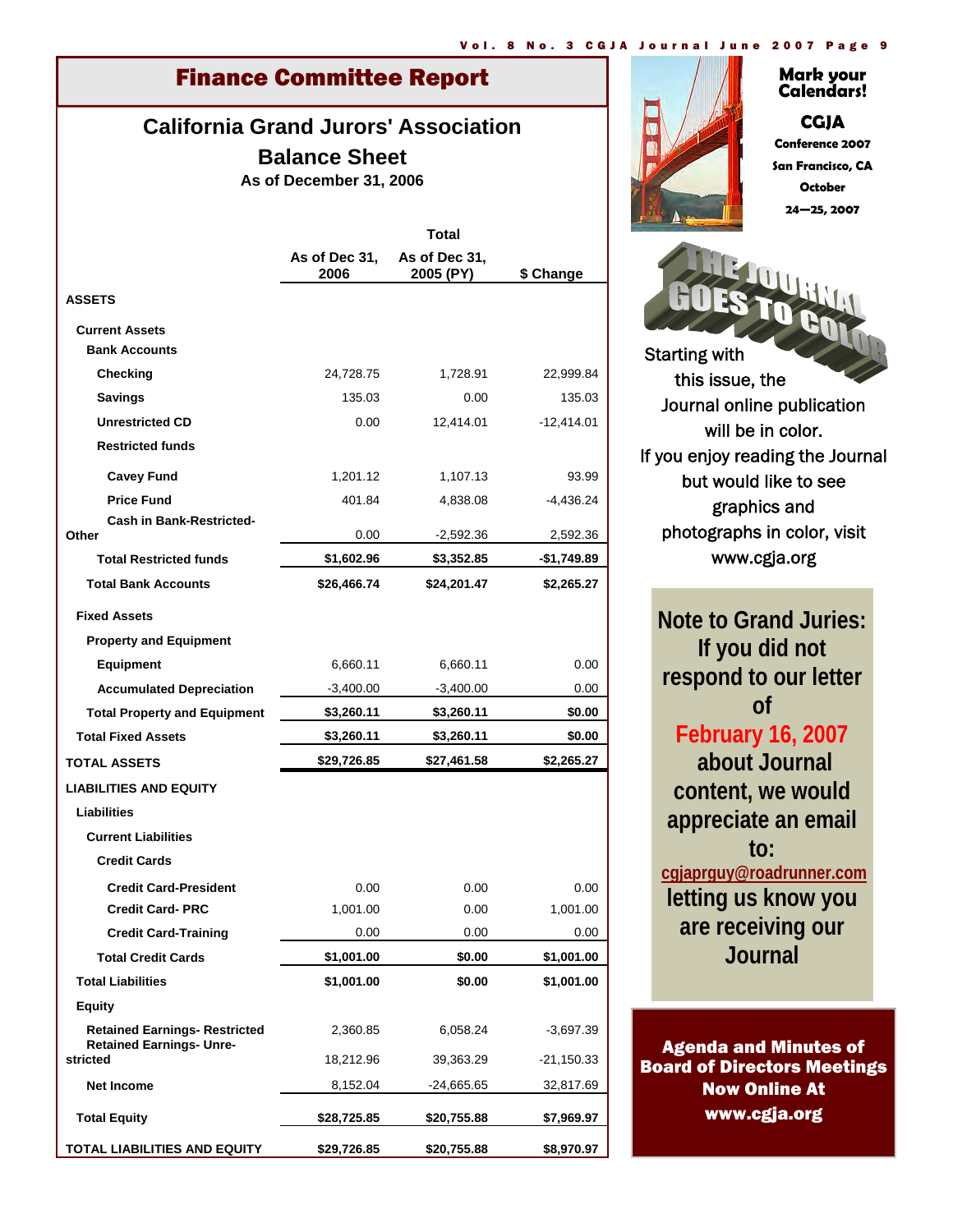### Summary of Board Actions

#### **4/23/07 meeting**

Transferred responsibility for reviewing requests and release of membership information from the Membership Relations Committee to the Corporate Secretary.

Amended Article 3 of Bylaws pending membership ratification.

Ratified appointment of Sandra Parker to fill Board vacancy in Central Region.

Amended language in P&P Section 5.409(c) re Rules Review Subcommittee.

#### **5/12/07 meeting**

Approved ballot measure language re Board's amendment of Article 3 of the Bylaws.

Approved Membership Relations Committee policies.

Approved policy submitted by Insurance Work Group, a subcommittee of Finance.

Approved language for Article 6, Section of Bylaws re removal of an officer.

Vacated policy allowing seated Forepersons to waive membership fee during time of service.

#### **5/28/07 meeting**

Approved deadline for return of ballots and use of an independent 3<sup>rd</sup> party for collection and counting of ballots (preferably the League of Women Voters).

Approved ballot measure to be submitted to membership to decide whether to reduce the number of directors from 24 to 12 over two election cycles beginning in 2008.

Approved response to Member Baker denying her request to inspect ballots of 2006 election before July 20, 2007; approved providing her copies of all ballots bearing comments after July 20, 2007.

Approved making electronic copy of Grand Jurors' Manual available to grand juries.

#### *By Joann Landi* **California Grand Jurors' Association**

#### **Profit & Loss**

**January - December 2006**

**Total**

|                                      | 2006        | 2005          | \$ Change     | %<br>Change |
|--------------------------------------|-------------|---------------|---------------|-------------|
| <b>Income</b>                        |             |               |               |             |
| <b>Administration Income</b>         | 78.02       | 449.65        | $-371.63$     | $-82.65%$   |
| <b>Finance Committee Income</b>      | 3,440.72    | 987.02        | 2,453.70      | 248.60%     |
| <b>Membership Committee Income</b>   | 9,217.52    | 8,308.07      | 909.45        | 10.95%      |
| <b>Operations Committee Income</b>   | 6,931.36    | 7,777.22      | -845.86       | $-10.88%$   |
| <b>Training Income</b>               | 51,130.69   | 43,312.90     | 7,817.79      | 18.05%      |
| <b>Total Income</b>                  | \$70,798.31 | \$60,834.86   | \$9,963.45    | 16.38%      |
| <b>Expenses</b>                      |             |               |               |             |
| Administration                       | 3,193.09    | 25,778.25     | $-22,585.16$  | $-87.61%$   |
| <b>Finance Committee Expenses</b>    | 2,136.94    | 2,236.69      | $-99.75$      | $-4.46%$    |
| <b>Legal Committee Expenses</b>      | 0.00        | 0.00          | 0.00          | 0.00%       |
| <b>Membership Committee Expenses</b> | 207.64      | 1,725.22      | $-1,517.58$   | $-87.96%$   |
| <b>Operations Committee Expense</b>  | 8,341.28    | 15,520.71     | $-7,179.43$   | -46.26%     |
| <b>Public Relations Committee</b>    | 3,837.32    | 1,155.24      | 2,682.08      | 232.17%     |
| <b>Suspense</b>                      | 0.00        | 37.68         | $-37.68$      | $-100.00\%$ |
| <b>Training Com.</b>                 | 44,930.00   | 39,046.72     | 5,883.28      | 15.07%      |
| <b>Total Expenses</b>                | \$62,646.27 | \$85,500.51   | $-$22,854.24$ | -26.73%     |
| <b>Net Income</b>                    | \$8,152.04  | $-$24,665.65$ | \$32,817.69   | 133.05%     |
|                                      |             |               |               |             |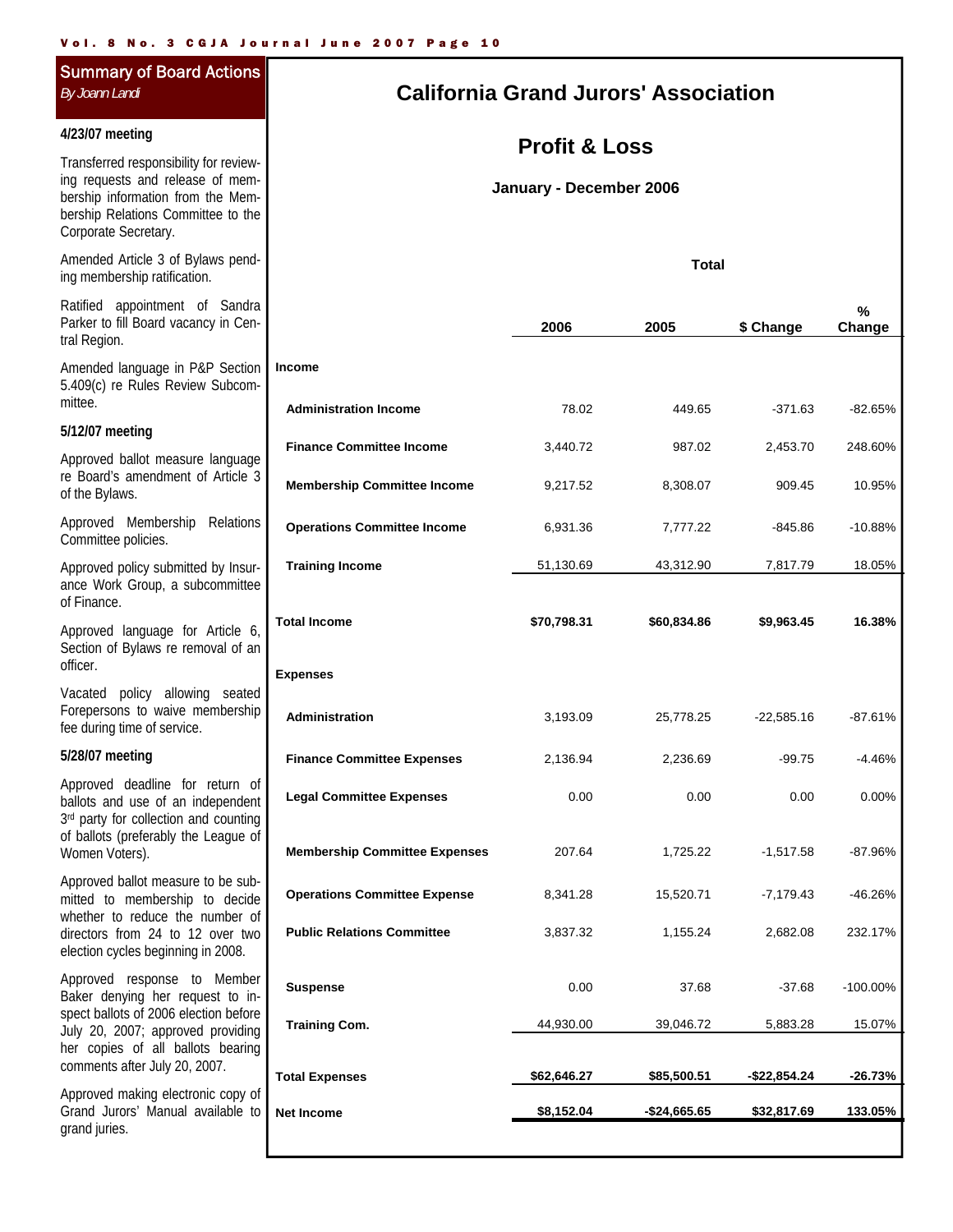Fresno County Chapter Joan Niboli Gray, President joanegray@comcast.net Website:fresno.cgja.org

Humboldt County Chapter Allan Edwards, President allanbedwards@yahoo.com

Kern County Chapter Anthony Noce, President anthonyskids@yahoo.com

Kings County Chapter Mary Johnston, President grammiemj@comcast.net

Los Angeles County Chapter Bill Turner, President billturner26.2@att.net

Marin County Chapter Betty J. Mattea, President bjmattea@sonic.net Website: www.mgja.org

Monterey County Chapter Ray Wuco, President carmelwuco@redshift.com

Napa County Chapter Sue Branson SueBTax@aol.com

Nevada County Chapter Austin Sawvell, President 1austin@gotsky.com

San Benito County Chapter John Sitton, President sitton\_iohn@yahoo.com

San Francisco County Chapter Jack McNulty, President jlmn413@hotmail.com

San Luis Obispo County Chapter Jim Ragan, President jimragan@charter.net

Santa Clara County Chapter Richard Ruth, President rruth8592@aol.com

Solano County Chapter Wanda Kiger - Tucker, President kigertucker@juno.com

#### **Board of Directors CGJA Chapters CGJA Officers**

*North*

**Tim Colbie,** Butte Email: tcolbie@vacation.com

**Ray Hoffman,** Nevada Email: nrhoffman@comcast.net

**Diane Masini,** Nevada Email: domasini@sbcglobal.net

**Ivor Thomas,** Butte Email: ivor@thomas.name

**Kathy Wylie,** Mendocino Email: kathy@mcn.org

*Central* 

**Serena Bardell,** San Francisco Email: sbardell@aol.com

**Earl Heal,** Solano Email: healearlniki@sbcglobal.net

**Joann Landi,** San Mateo Email: joannelandi@aol.com

**Judi Lazenby,** Santa Cruz Email: judilazenby@aol.com

**Paul Libeu,** Sonoma Email: plibeu@sonic.net

**Irwin Taranto,** Marin Email: irwin@taranto.com

*South* 

**Lew Avera Jr.,** Orange Email: lewavera@cox.net

**Jeanne Forbes,** Tulare Email: forbes\_m@sbcglobal.net

**Walter D. Hofmann MD,**  San Diego Email: wdh438@gmail.com

**Jerry Lewi,** Ventura Email: cgjaprguy@roadrunner.com

**Sandra R. Parker,**  San Luis Obispo Email: flycow4@peoplepc.com

Vol. 8 No. 3 CGJA Journal June 2007 Page 11

**President Judi Lazenby**  831-724-0790 **judilazenby@aol.com**

**Vice President Ivor Thomas**  530-872-4127 **ivor@thomas.name**

**Secretary Joann Landi** 650-365-4184  **joannelandi@aol.com** 

> **Treasurer Open**

#### **Standing Committee Chairs**

**Finance Committee Ivor Thomas**  530-872-4127 Email: ivor@thomas.name

**Legal Affairs Bob Geiss**  949-472-9763 Email: bobgeiss@cox.net

**Membership & Chapter Relations Tim Colbie**  530-624-4656 Email: tcolbie@vacation.com

**Operations Serena Bardell**  415-931-7249 Email: sbardell@aol.com

**Public Relations Jerry Lewi**  805-492-0122 Email: cgjaprguy@roadrunner.com

**Training Lew Avera Jr.**  949-388-8910 Email: lewavera@cox.net